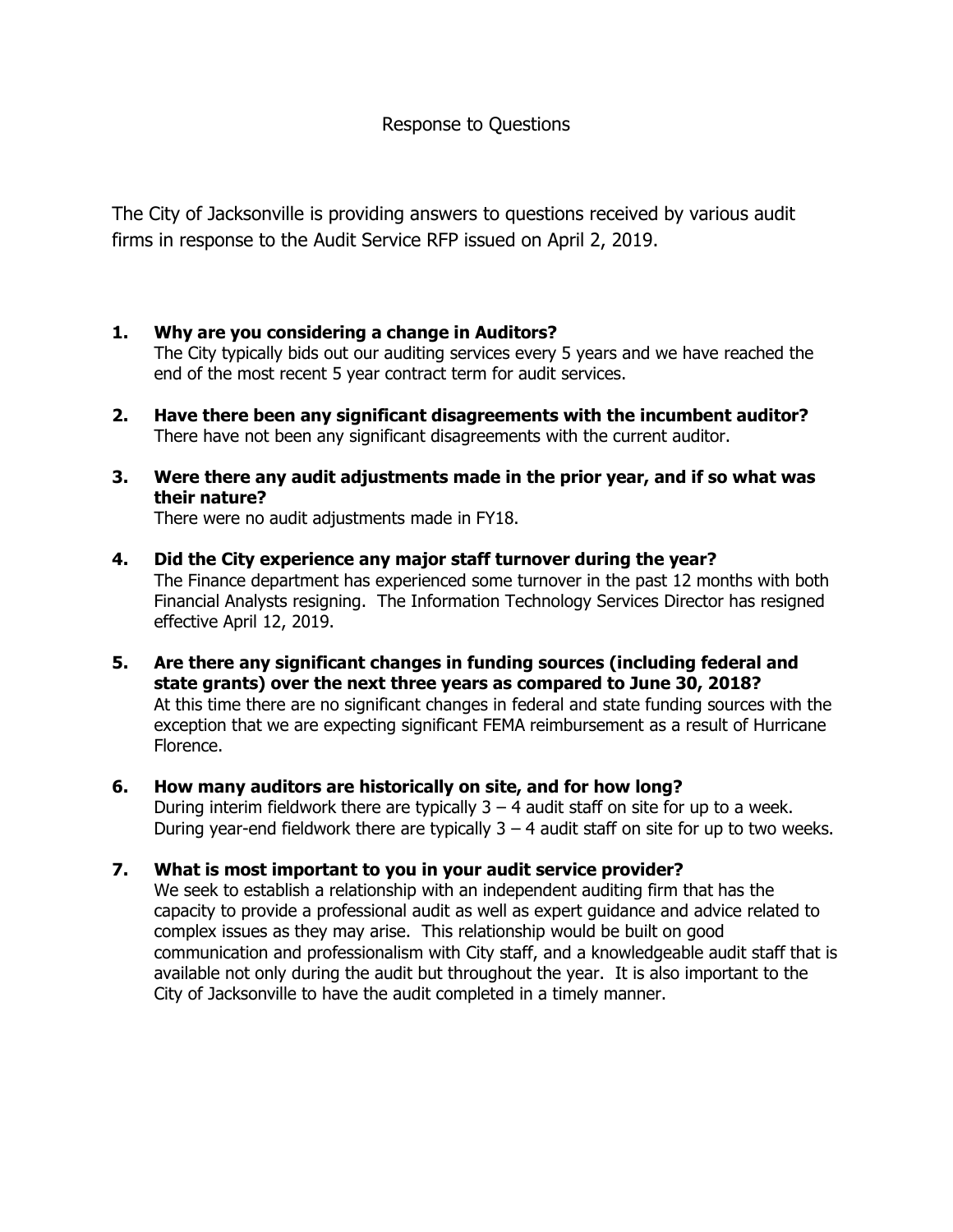**8. In a typical year, how many "auditor entries" are provided by the audit firm and what is the nature of the entries?**

For June 30, 2018 there were not any "auditor entries" to record as provided by the audit firm. In previous years there have been one or two entries pertaining to adjusting payables and receivables.

## **9. Has the City received any Management Letter comments from the audit firm from the last 3 fiscal year audits? If so, please provide a brief summary of each.**

June 30, 2016 – 1. One piece of equipment originally purchased as Powell Bill equipment was subsequently transferred to Stormwater and loan payments were still being charged to Powell Bill; 2. One instance where an administrative non-Powell Bill employee's time on one work order was erroneously coded to a Powell Bill work order.

June 30, 2017 – 1. One instance was noted where software allowed an employee to approve their own journal entry; 2. One instance where Non-Powell Bill work was charged to Powell Bill eligible funds; 3. One instance where 100% of an invoice was charged to a grant when two thirds of the cost should have been charged to other departments; 4. Three invoices at year end that were not recorded in the proper fiscal year. June 30, 2018 – 1. One instance where an invoice did not have the "Paid" stamp on the invoice.

**10. Who is responsible for the accounting records and how long has that individual served in that role?**

Gayle Maides serves as the Finance Director and has been employed with the City for 21 years and has served as Finance Director for 7 years.

- **11. Does the City anticipate any significant changes in grant funding (other than FEMA for Hurricane Florence) expected in the next five (5) years?** At this time the City does not anticipate any significant changes in grant funding over the next 5 years.
- **12. Are the TDA books and records processed by the City Finance Department?** All of the financial records for Jacksonville Tourism Development Authority are processed and maintained by the City Finance Department.
- **13. Does the City anticipate any significant changes in the IT system in the next five (5) years, other than standard upgrades?**

There has been some initial discussion concerning the status of our current IT system and if this system may need to be replaced in the next five years but no significant action has happened to move this forward.

## **14. What does the City value in an auditor?**

We seek to establish a relationship with an independent auditing firm that has the capacity to provide a professional audit as well as expert guidance and advice related to complex issues as they may arise. This relationship would be built on good communication and professionalism with City staff, and a knowledgeable audit staff that is available not only during the audit but throughout the year. It is also important to the City of Jacksonville to have the audit completed in a timely manner.